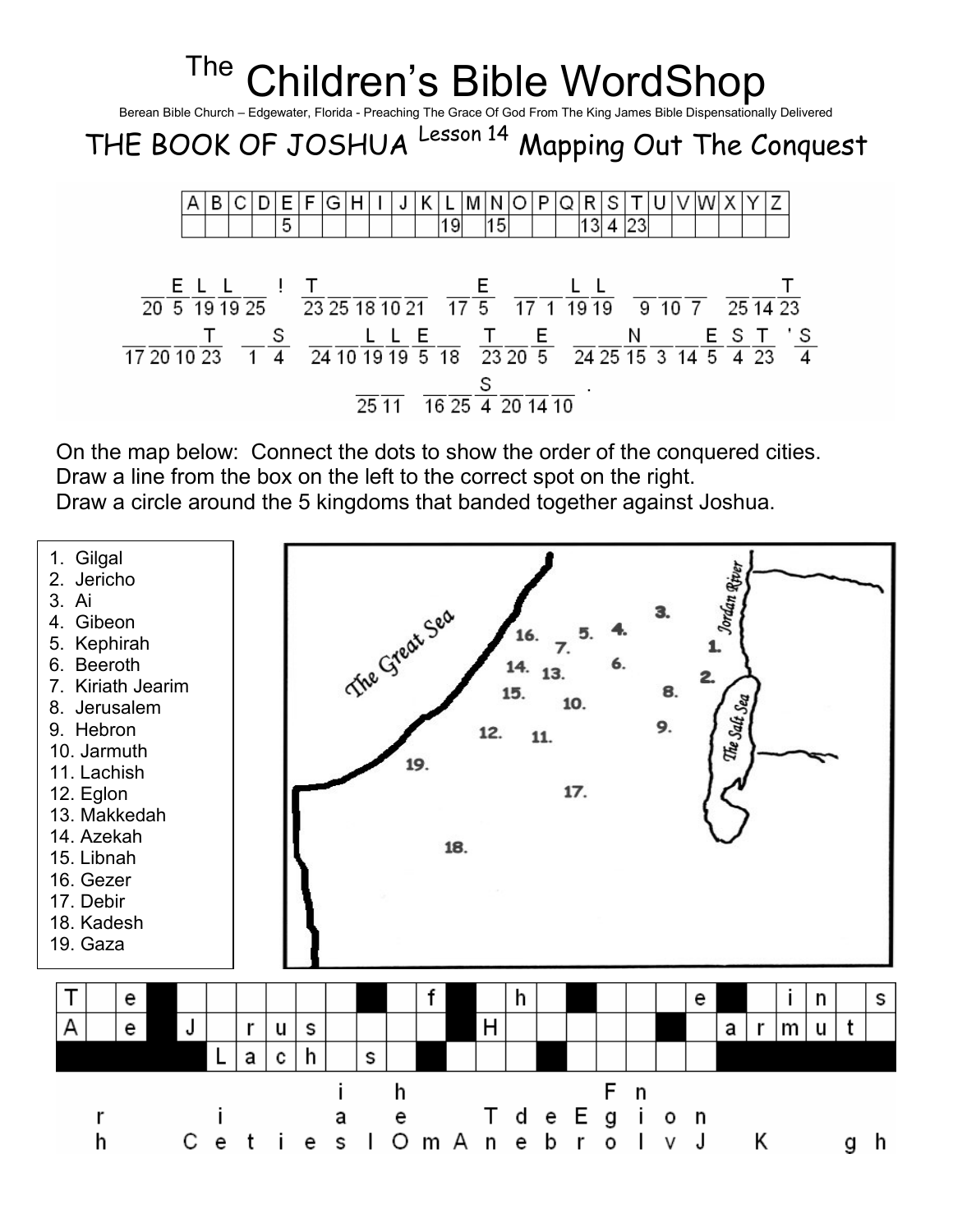Summary Of The Battles…

P1 The Amorite kings of Jerusalem, Hebron, Jarmuth, Lachish, and Eglon took exception to the Gibeonites making peace with Joshua and attacked them.

P2 In accordance with the treaty, Joshua assisted. Joshua uses what is called covert strategy - a night march and surprise attack on the Amorite camp.

P3 The immediate victory at Gibeon was followed by an extended pursuit of the attackers to the Valley of Ajalon.

P4 Many of the enemy were killed at this time in which Joshua stopped the sun long enough to finish the battle.

P5 The five kings were discovered in hiding and executed. The defeat of these rulers and their armies then allowed further progress.

P6 What comes next is what is known as Joshua's Southern Conquest. Joshua moved in a logical manner to tackle a number of southern cities.

P7 Two towns close to his army - Makkedah, and Libnah - were taken first, and then the three southernmost cities of the original alliance - Lachish, Eglon, and Hebron.

P8 From Hebron, Debir was captured, and the last verses of chapter 10 outline a sweep to the south to capture the Negev region and Kadesh-barnea.

P9 However, this part of the campaign is not described in detail at all. There are no records here of any cities being burned.

P10 The list in chapter 12 of defeated kings includes all stages of Joshua's campaigning as well as the Pre-Jordan Amorite kings of Sihon and Og who were giants.

P11 Here is a verse about Og before he was killed.

P12 Deu 3:11 For only Og king of Bashan remained of the remnant of giants; behold, his bedstead was a bedstead of iron; is it not in Rabbath of the children of Ammon? nine cubits was the length thereof, and four cubits the breadth of it, after the cubit of a man.

P13 His bed was about 20 feet long and 9 feet wide!!!

P14 At the end of the campaign, Joshua returned with the army to Gilgal, his base of operations.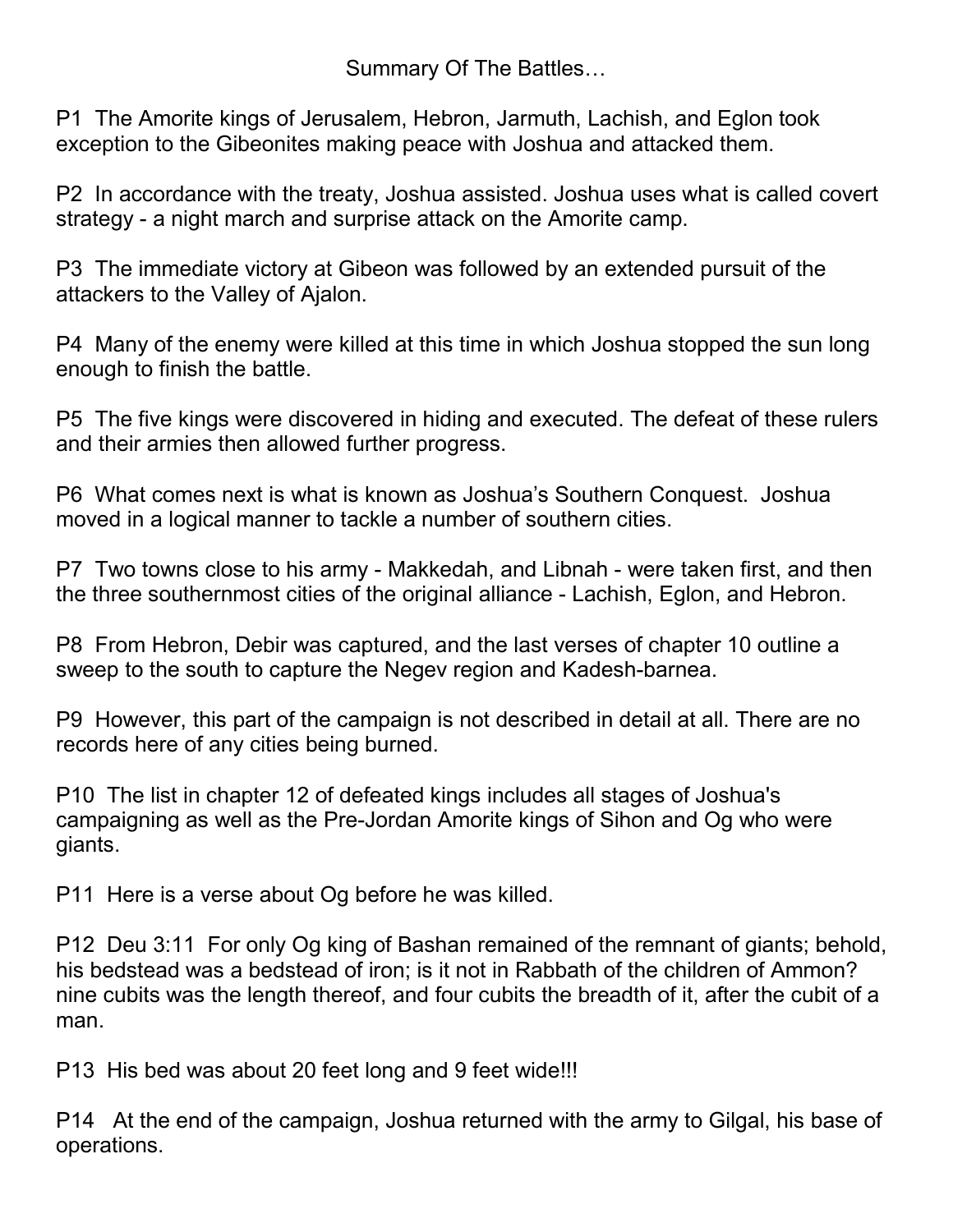think >>Think >>>> THink >>>> THInk >>>> THINk >>>> "THINK



- 1. What 5 cities made up the Amorite coalition? (see puzzle)
- 2. List 3 things you know about Og.
	- a.
	- b.
	- c.
- 3. What city made peace with Joshua? P1
- 4. How many cities did Joshua conquer according to our list?
- 5. Which one of these cities became the chief city of Israel?
- 6. Why did Joshua have to help the Gibeonites? P2
- 7. Why did God break the laws of physics in the Old Testament?

Ai Azekah Beeroth L M T M M H P M U K K G U R E Debir 7 A B.  $\circ$  1 O F 7 F U D. O D C Eglon Gaza  $\mathbf{I}$ G F H P М 7 D B. А Gezer **Gibeon** ΧA F X H A F ĸ F C А 7 **Gilgal** S G S  $\bigcap$ 7 Ω Κ G D в **Hebron** Jarmuth E A К ĸ Κ U н в Ν Jericho Jerusalem R κ м I А F .1 А R I R А Kadesh S P G Ν F н L н וו F Kephirah Kiriath Jearim P  $\cdot$ A R F н J н G Ν N O Lachish Libnah BHXOYG B EONOL G F Makkedah